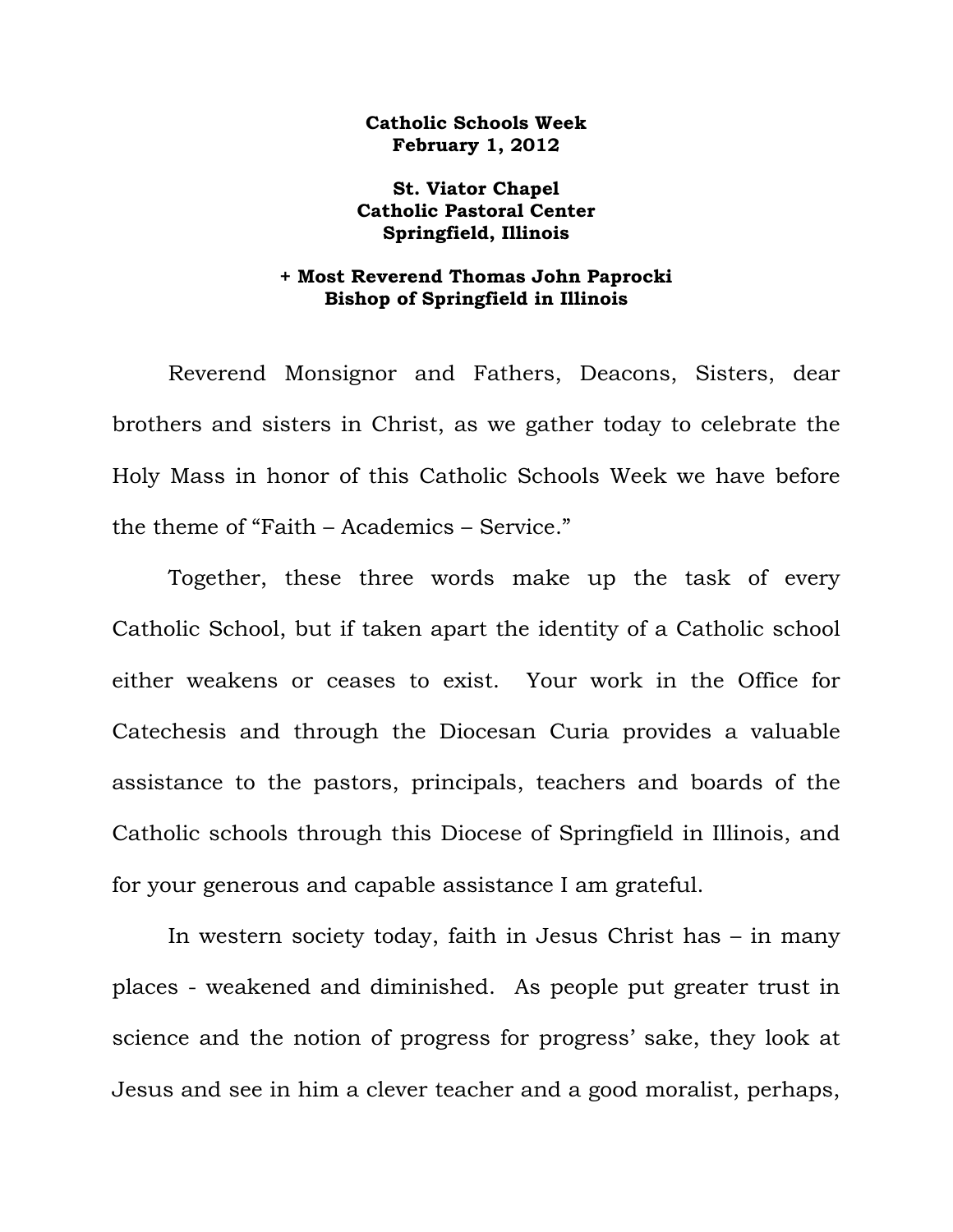but increasingly little else. With the extended family of the Lord, people are asking, "Is he not the carpenter, the son of Mary?" and they take offense at him because his teachings challenge the manner of their lives and the motives of their hearts (Mark 6:3).

Too many people today fail to follow the example of King David who, after recognizing his sin solemnly declared before the Lord: "It is I who have sinned; it is I, the shepherd, who have done wrong" (II Samuel 24:17). David's subsequent acceptance of the consequences of his sin demonstrates his faith, his trust, in the Lord and led him to sing, "I said, 'I confess my transgression to the LORD,' and you took away the guilt of my sin" (Psalm 32:5); weakened though his faith in the Lord had been, it is strengthened through the humble acknowledgement of his sin.

In Baptism, the stain of original sin was washed from our souls and the gift of faith was given to each us. This gift of faith was strengthened, sealed and confirmed by the outpouring of the gifts of the Holy Spirit when we were confirmed. After receiving the Body and the Blood of the Lord in a few moments we will pray that "through this help to eternal salvation true faith may ever increase" in us.1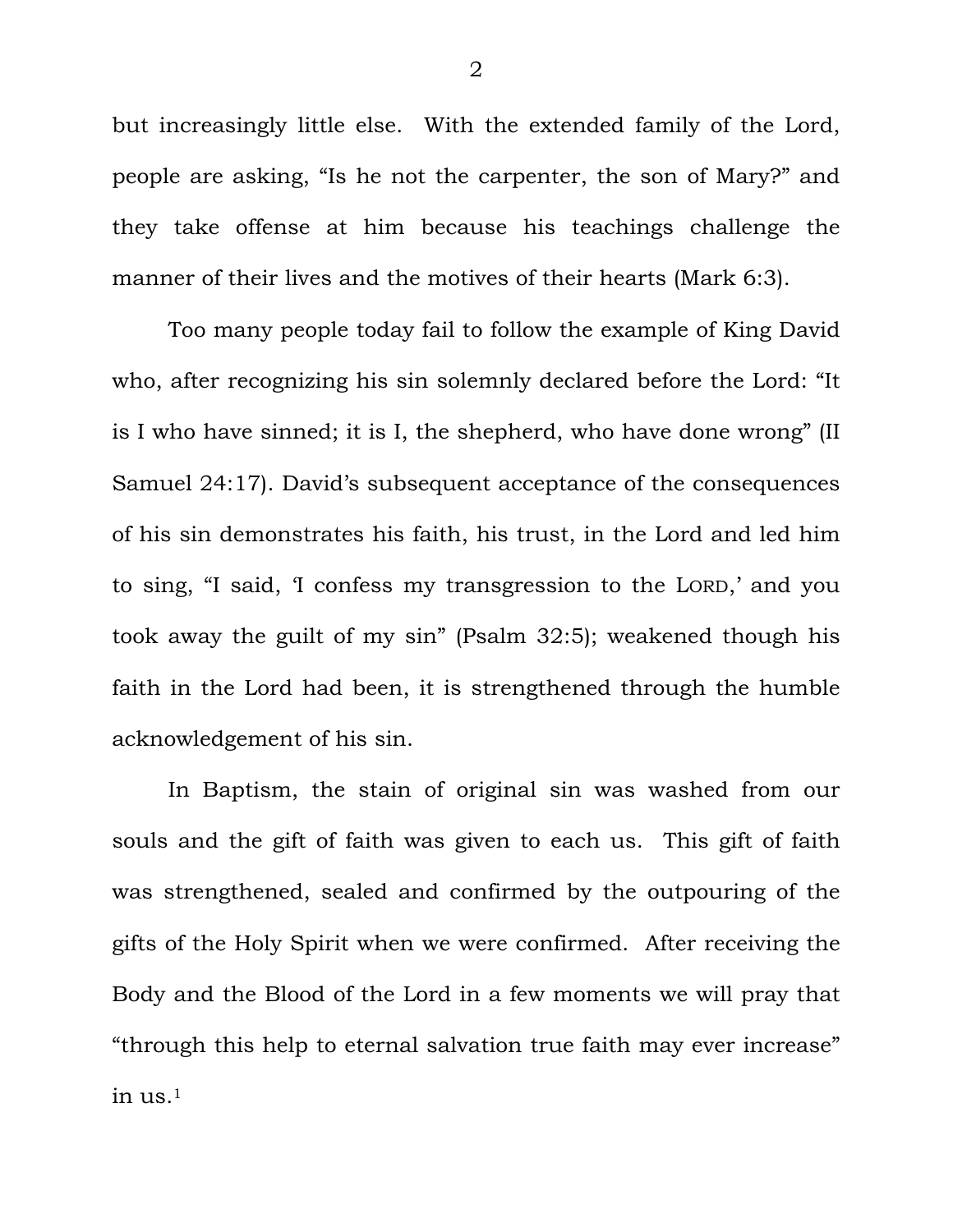Our Catholic schools exist primarily to explain and expound this faith that is handed on by parents to their children. Our Catholic schools exist to explain the teachings of Jesus Christ – including the ones that cause discomfort – in a manner that demonstrate not only the reasonableness of his teachings, but also the good for our souls contained in his teachings. If our schools lose sight of this important task, if teachers forget that in every subject faith should be included, then our schools lose an essential aspect of what makes a Catholic school Catholic.

It is true, however, that our schools do not exist solely to teach the Catholic faith, but to study the world around us, as well. The other various academic disciplines are present in our schools because through them we can come to a deeper understanding of the mind of God and of his purposes. The author of the Epistle to the Hebrews tells us: "By faith we understand that the universe was ordered by the word of God, so that what is visible came into being through the invisible" (Hebrews 11:3). Faith and academics go, then, as it were, hand in hand; they should not be separated one from the other as they are taught, but should be taught together so

3